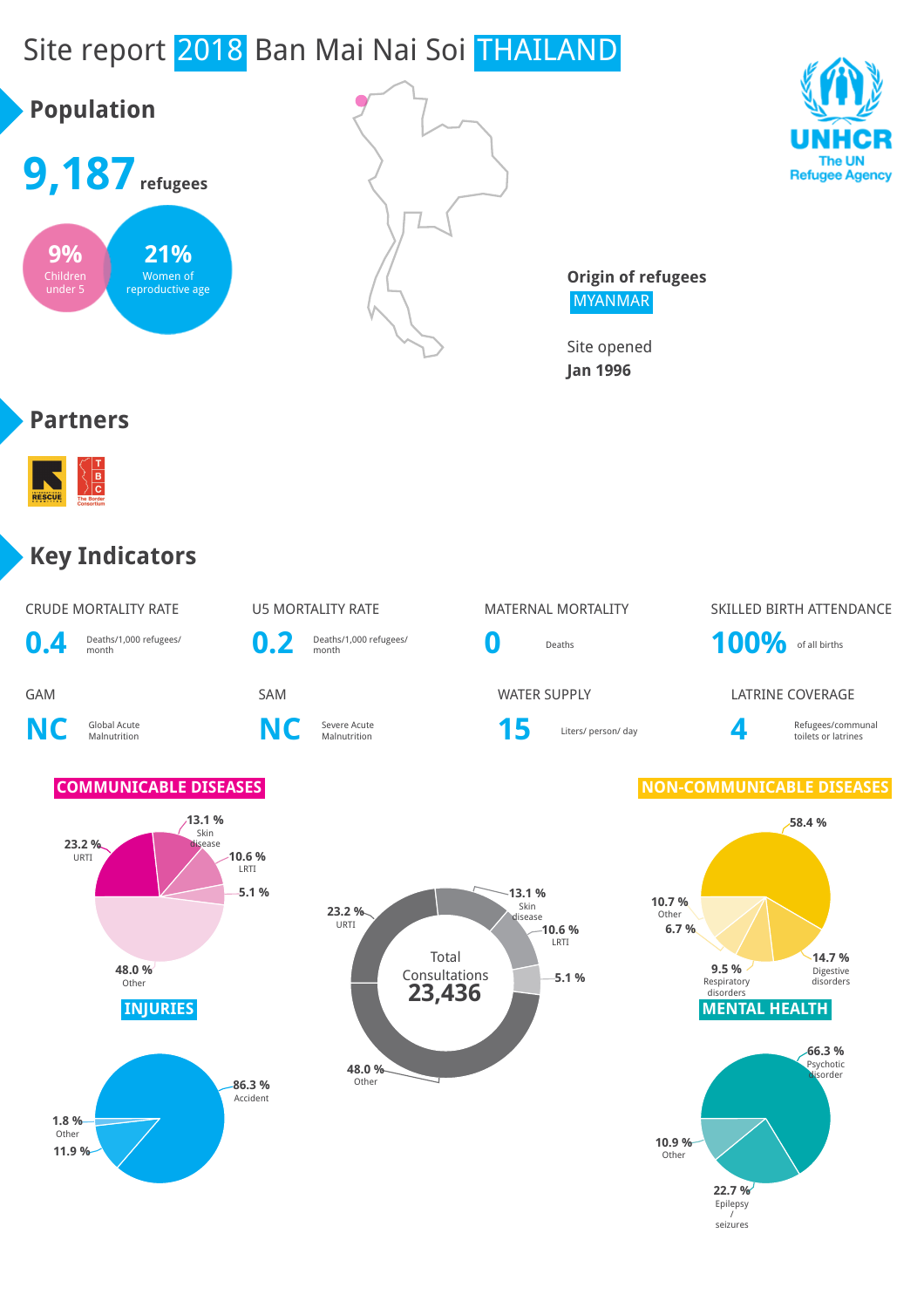### **Public Health**

| <b>HEALTH STAFFING</b>                                      | <b>INDICATOR</b> | <b>STANDARD</b> |                       | <b>MORBIDITY</b>                                 | <b>INDICATOR</b> | <b>STANDARD</b> |   |   |
|-------------------------------------------------------------|------------------|-----------------|-----------------------|--------------------------------------------------|------------------|-----------------|---|---|
| Number of medical doctors                                   | 2                | 1: 50,000       | ◙                     | Incidence of malaria among children under        | $\mathbf{0}$     |                 |   |   |
| Number of qualified nurses                                  |                  | $1:$ < 10,000   | ◙                     | Incidence of watery diarrhoea among              | 42               |                 |   |   |
| Number of community health workers                          | 23               | 1: 1,000        | ◙                     | children under 5                                 |                  |                 |   |   |
| <b>ACCESS AND UTILIZATION</b>                               | <b>INDICATOR</b> | <b>STANDARD</b> |                       | Incidence of pneumonia among children<br>under 5 | 169              |                 |   |   |
| Consultations per trained clinician per day                 | 28               | < 50            | ◉                     | Incidence of pneumonia among over 5              | 22               |                 |   |   |
| Health utilisation rate (new visits / refugee /             | 2.2              | $1 - 4$         | ◙                     | Tuberculosis success rate                        | 100%             | < 90%           | ◙ |   |
| year)<br>Proportion of host population consultations        | 0%               |                 |                       | Were any MDR/X-TB cases diagnosed among<br>PoCs? | <b>No</b>        | <b>No</b>       | ☺ |   |
| <b>MORTALITY</b>                                            | <b>INDICATOR</b> | <b>STANDARD</b> |                       | <b>VACCINATION</b>                               | <b>INDICATOR</b> | <b>STANDARD</b> |   |   |
| <b>Crude Mortality Rate</b><br>(CMR) (/1000/month)          | 0.4              | < 0.75          | $\bullet$             | Full vaccination coverage                        | 134%             | $< 95\%$        |   |   |
| <b>Under-five Mortality Rate</b><br>(U5MR) (/1000/month)    | 0.2              | $< 1.5$         | Ø                     | Measles vaccination coverage                     | 134%             | < 95%           |   |   |
| <b>Infant Mortality Rate</b><br>(IMR) (/1000 livebirths)    | 7.4              | < 30            | $\boldsymbol{\omega}$ | Source of vaccination data                       | <b>HIS</b>       |                 |   |   |
| <b>Neonatal Mortality Rate</b><br>(NNMR) (/1000 livebirths) | 7                | < 20            | $\bullet$             | <b>IN-PATIENT DEPARTMENT (IPD)</b>               | <b>INDICATOR</b> | <b>STANDARD</b> |   |   |
| <b>OUTBREAK ALERT AND RESPONSE</b>                          | <b>INDICATOR</b> | <b>STANDARD</b> |                       | Average length of stay (days)                    | 5.8              |                 |   |   |
| Proportion of outbreaks investigated within 48<br>hours     |                  | 100%            |                       | Case fatality rate                               | 0.0              |                 |   |   |
| Number of outbreaks reported                                | $\mathbf 0$      |                 |                       | Hospitalisation rate                             | 43.6             | $50 - 150$      |   | Δ |

## **Reproductive Health**

| <b>ANTENATAL CARE</b>                                                                     | <b>INDICATOR</b> | <b>STANDARD</b> |              | <b>FAMILY PLANNING</b>                                                      | <b>INDICATOR</b> | <b>STANDARD</b> |  |
|-------------------------------------------------------------------------------------------|------------------|-----------------|--------------|-----------------------------------------------------------------------------|------------------|-----------------|--|
| Antenatal care coverage                                                                   | 97%              | > 90%           |              | Contraceptive prevalence rate                                               | 46%              | $\geq 30\%$     |  |
| Coverage of antenatal tetanus vaccination                                                 | 97%              | >95%            |              | Source of contraceptive prevalence data                                     | <b>HIS</b>       |                 |  |
| <b>DELIVERY CARE</b>                                                                      | <b>INDICATOR</b> | <b>STANDARD</b> |              | SEXUAL AND GENDER-BASED VIOLENCE (SGBV)                                     | <b>INDICATOR</b> | <b>STANDARD</b> |  |
| Proportion of births attended by skilled<br>personnel                                     | 100%             | $\geq 90\%$     | $\checkmark$ | Total number of reported rapes                                              | $\overline{2}$   |                 |  |
| Proportion of births conducted by caesarean<br>section                                    | 18%              | $5 - 15%$       |              | Proportion of eligible rape survivors provided<br>with PEP within 72 hours  | 100%             | 100%            |  |
| Proportion of newborn infants with low birth<br>weight (<2500 gs) (weighed within 72 hrs) | 9%               | < 15%           |              | Proportion of eligible rape survivors provided<br>with ECP within 120 hours | 100%             | 100%            |  |
| Proportion of teenage pregnancies                                                         | 3%               |                 |              | SEXUALLY TRANSMITTED INFECTIONS (STIS)                                      | <b>INDICATOR</b> | <b>STANDARD</b> |  |
| Still birth rate (/ 1000 total births / month)                                            |                  |                 |              | Number of genital ulcer diseases                                            |                  |                 |  |
| Number of maternal deaths                                                                 | 0                |                 |              | Number of Pelvic Inflammatory diseases                                      | $\overline{2}$   |                 |  |
| Proportion of maternal deaths investigated<br>within 48 hours                             |                  | 100%            |              |                                                                             |                  |                 |  |